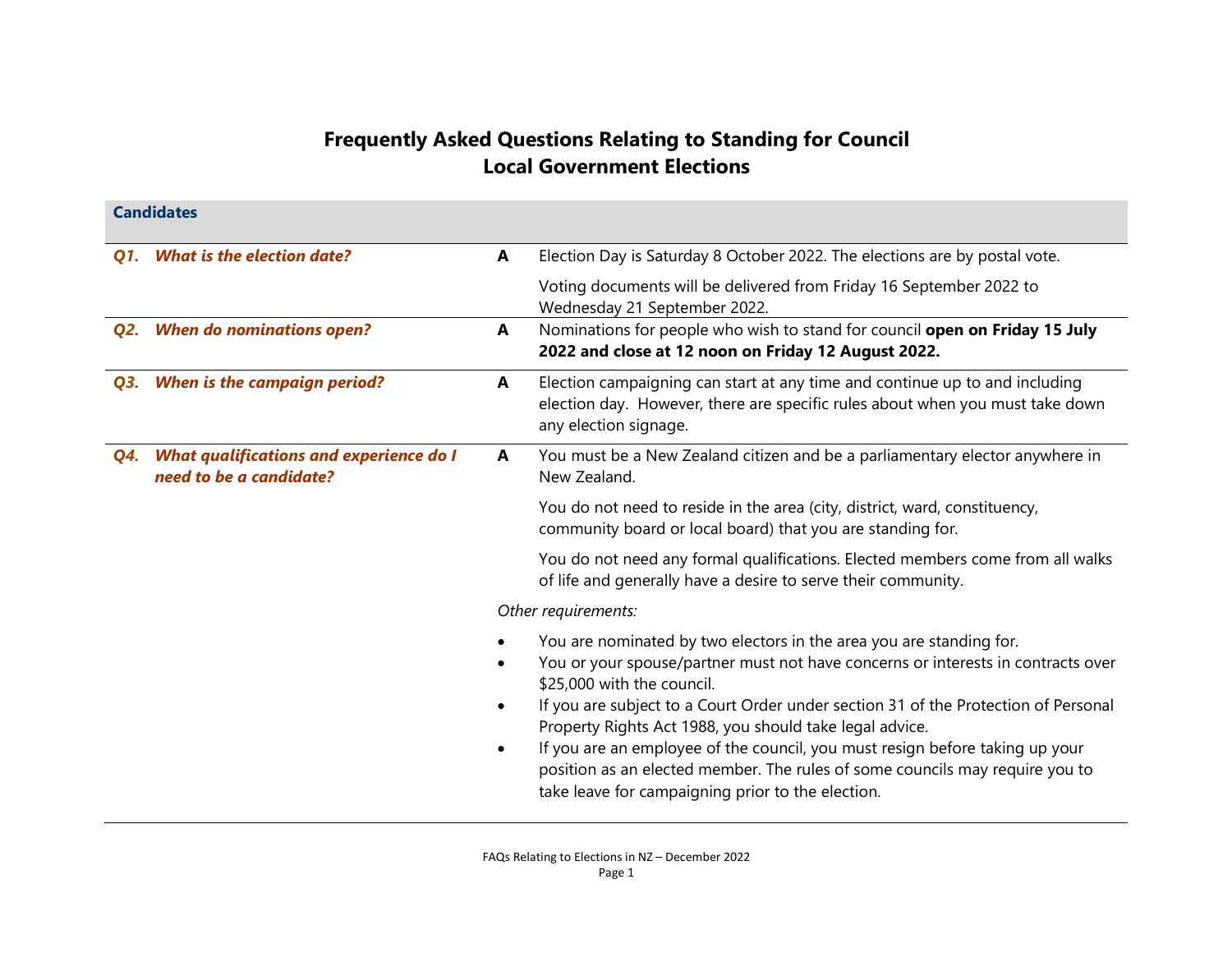|     | <b>Candidates</b>                                                                  |              |                                                                                                                                                                                                                                                                                                                                                                                                                                                                                               |  |
|-----|------------------------------------------------------------------------------------|--------------|-----------------------------------------------------------------------------------------------------------------------------------------------------------------------------------------------------------------------------------------------------------------------------------------------------------------------------------------------------------------------------------------------------------------------------------------------------------------------------------------------|--|
|     | Q5. Do I need to be resident in the city, district<br>or region I am standing for? | A            | No, but you must be on the Parliamentary Electoral Roll (anywhere in New<br>Zealand) and provide proof that you are a New Zealand citizen.                                                                                                                                                                                                                                                                                                                                                    |  |
| Q6. | <b>What is the role of a councillor?</b>                                           | A            | A councillor:<br>Participates in strategic and long-term planning for the whole<br>city/district/region;<br>Participates in setting a budget and rates<br>Develops policy across a wide range of activities and services;<br>Represents the city/district/region at functions as required;<br>Reviews and develops bylaws for the city/district/region;<br>Advocates on a wide range of issues;<br>Coordinates and forms partnerships with other spheres of government<br>and other agencies; |  |
|     |                                                                                    |              | Participates in the appointment and performance review of the Chief<br>$\bullet$<br>Executive Officer;<br>Acts on all these matters within a legislative and regulatory framework<br>Monitors the performance of the council organisation                                                                                                                                                                                                                                                     |  |
|     | Q7. How much will it cost me to stand?                                             | $\mathbf{A}$ | You will need to pay a nomination deposit of \$200 GST inclusive for each election<br>you stand for.                                                                                                                                                                                                                                                                                                                                                                                          |  |
|     |                                                                                    |              | The funds must be deposited with the Electoral Officer at the same time your<br>nomination is submitted. It is recommended you pay the nomination deposit by<br>online/internet banking (or EFTPOS or cash) noting that cheques are no longer<br>accepted.                                                                                                                                                                                                                                    |  |
|     |                                                                                    |              | For Carterton District Council If you poll greater than 25% of the lowest polling<br>successful candidate you will receive your nomination deposit back.                                                                                                                                                                                                                                                                                                                                      |  |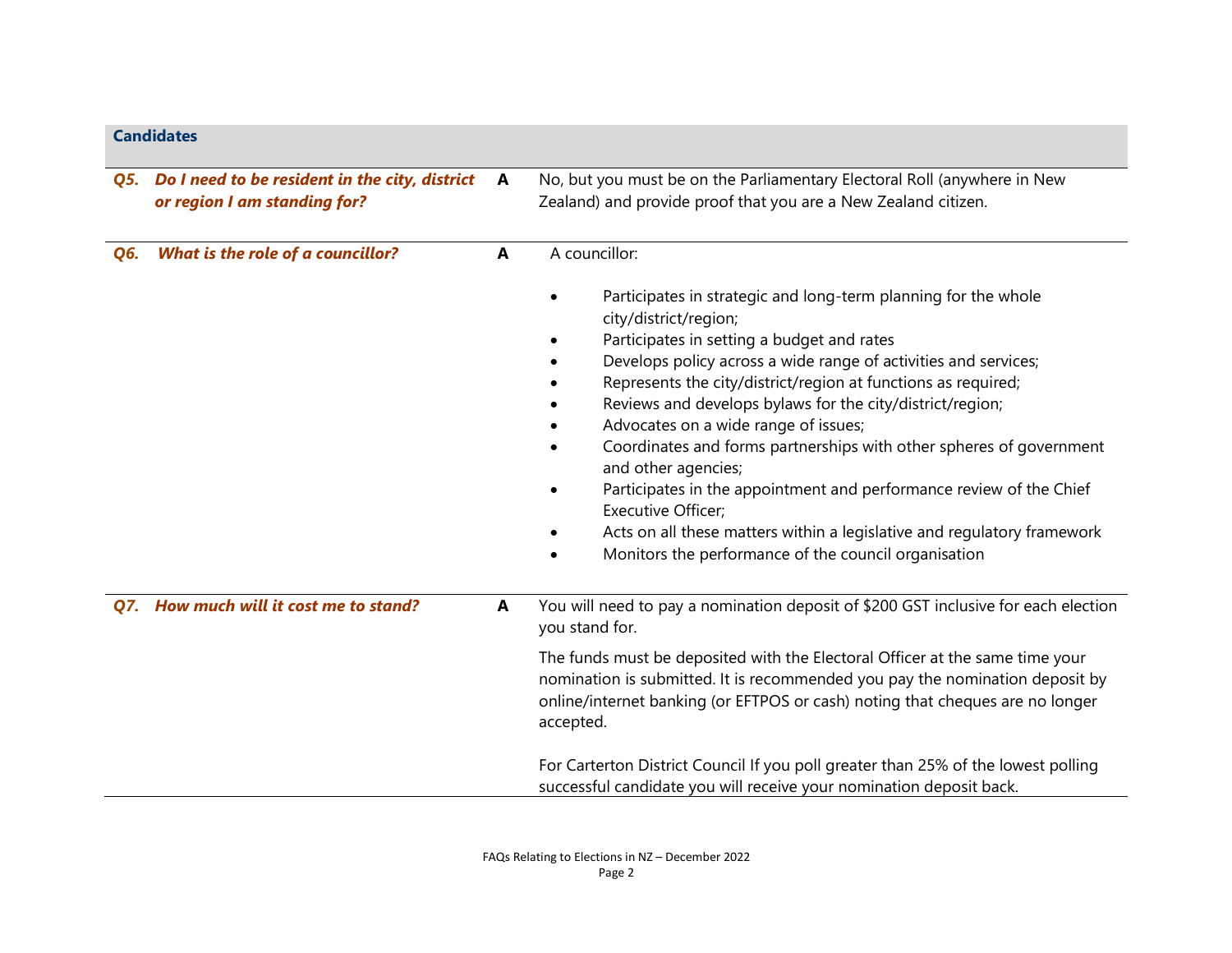## **Candidates**

|     | Q8. How many people do I need to nominate<br>me?                | A | You need two people to nominate you.                                                                                                                                                                                                                                                                                                         |
|-----|-----------------------------------------------------------------|---|----------------------------------------------------------------------------------------------------------------------------------------------------------------------------------------------------------------------------------------------------------------------------------------------------------------------------------------------|
| Q9. | Who is able to nominate me?                                     | A | A nominator must be on the electoral roll for the area (city, district, constituency,<br>ward, community board or local board) for which you are standing.                                                                                                                                                                                   |
|     | Q10. What is a candidate profile statement?                     | A | You are asked to provide a candidate profile statement when you lodge your<br>nomination along with a recent passport size colour photograph.                                                                                                                                                                                                |
|     |                                                                 |   | The candidate profile is a statement of up to 150 words containing information<br>about yourself and your policies and intentions if elected to office. The profile<br>statement will be included in the voting packs that all electors receive.                                                                                             |
|     |                                                                 |   | If your candidate statement is submitted in Māori and English, the information<br>contained in each language must be substantially consistent with the information<br>contained in the other language. Each language has to be within a 150-word<br>limit.                                                                                   |
|     |                                                                 |   | Your profile statement must be true and accurate. The Electoral Officer is not<br>required to verify or investigate any information included in your statement.                                                                                                                                                                              |
|     |                                                                 |   | In addition, your candidate profile statement must state whether or not your<br>principal place of residence is in the area you are seeking election, e.g., 'My<br>principal place of residence is in Carterton (at large)', or 'My principal place of<br>residence is not in Carterton (at large)'. This is not part of the 150-word limit. |
|     |                                                                 |   | See section 61 of the Local Electoral Act 2001 for more information.                                                                                                                                                                                                                                                                         |
|     | Q11. How long is the term of the elected<br>member?             | A | Three years.                                                                                                                                                                                                                                                                                                                                 |
|     | Q12. Is the role I want to stand for full-time or<br>part-time? | A | For Carterton District Council the role is part-time.                                                                                                                                                                                                                                                                                        |
|     | Q13. How much will I get paid?                                  | A | Pay and allowances are determined by the Government's Remuneration<br>Authority. The pay rates vary according to population size and other factors. You                                                                                                                                                                                      |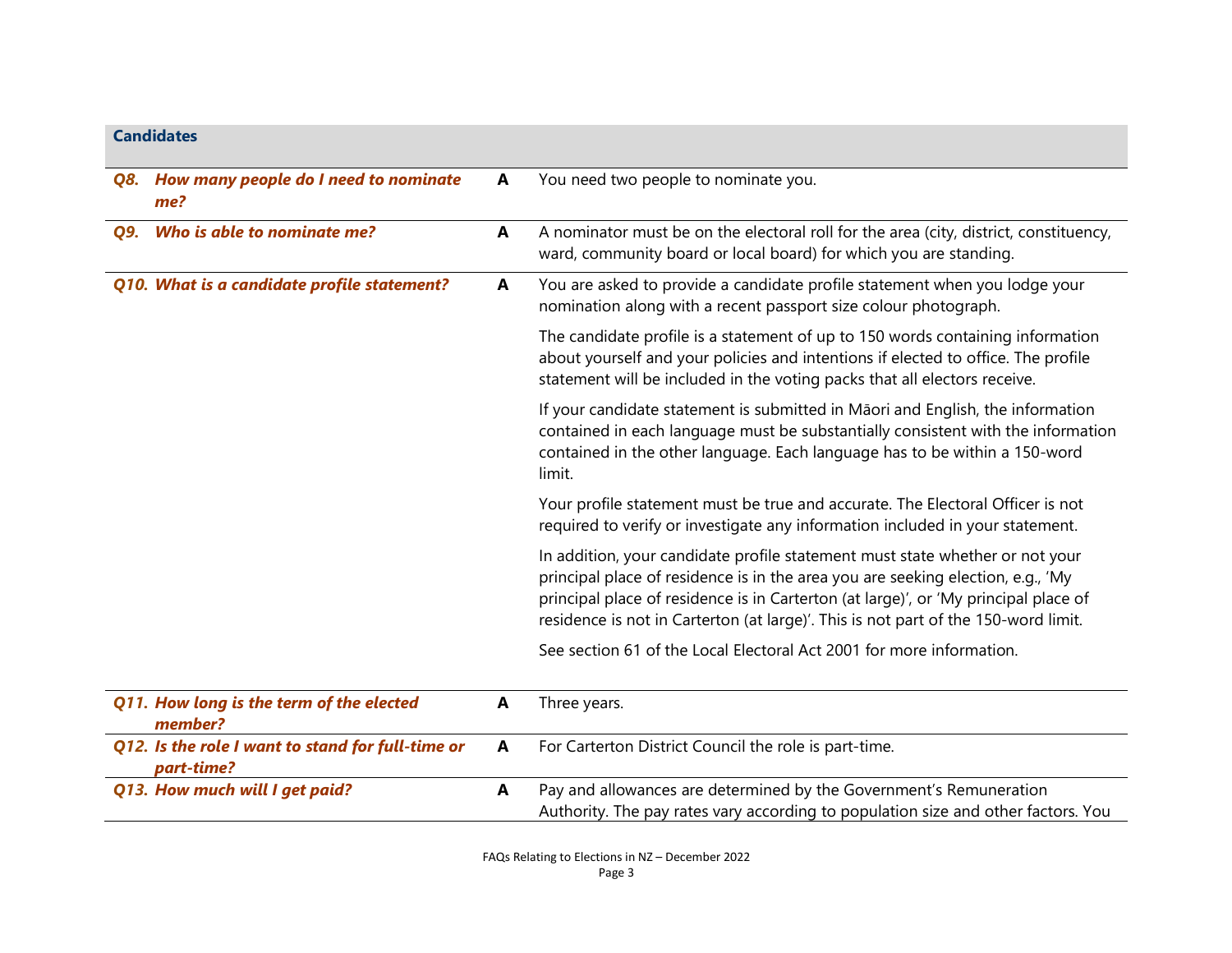| <b>Candidates</b>                                                                                                                         |   |                                                                                                                                                                                                                             |
|-------------------------------------------------------------------------------------------------------------------------------------------|---|-----------------------------------------------------------------------------------------------------------------------------------------------------------------------------------------------------------------------------|
|                                                                                                                                           |   | can see all the councils remuneration schedules by clicking on this link to the<br>Local Government Members (2021/22) Determination.                                                                                        |
|                                                                                                                                           |   | More information about how the Remuneration Authority determines pay can be<br>found here.                                                                                                                                  |
| Q14. Which local government positions am I<br>able to run for?                                                                            | A | You can choose to stand for election for any position in a city council, district<br>council or regional council. You are able to run for mayor, councillor, community<br>board member or local board member.               |
|                                                                                                                                           |   | If you choose to stand for more than one position there are some restrictions and<br>rules:                                                                                                                                 |
|                                                                                                                                           |   | You cannot stand for both a city council/district council and a regional<br>council.                                                                                                                                        |
|                                                                                                                                           |   | Where a council has both an 'at large' and wards system of representation,<br>you cannot stand as councillor for both positions.                                                                                            |
|                                                                                                                                           |   | You cannot stand as councillor for more than one ward or constituency in a<br>council.<br>But                                                                                                                               |
|                                                                                                                                           |   | You can stand as a member for more than one community board or local<br>$\bullet$<br>board within that council (but if elected to more than one local board, you<br>must have preselected which local board you will take). |
|                                                                                                                                           |   | You can stand for councillor and also for member of a community board or<br>$\bullet$<br>local board (but if elected to both positions, you must choose one).<br>You can stand for both mayor and councillor.<br>٠          |
| Q15. Do I need to be on the Māori electoral roll<br>or of Māori descent if I am standing for<br>election in a Māori Ward or Constituency? | A | No. To be eligible you must be a New Zealand citizen and your name must be on<br>the Parliamentary Electoral Roll (anywhere in New Zealand).                                                                                |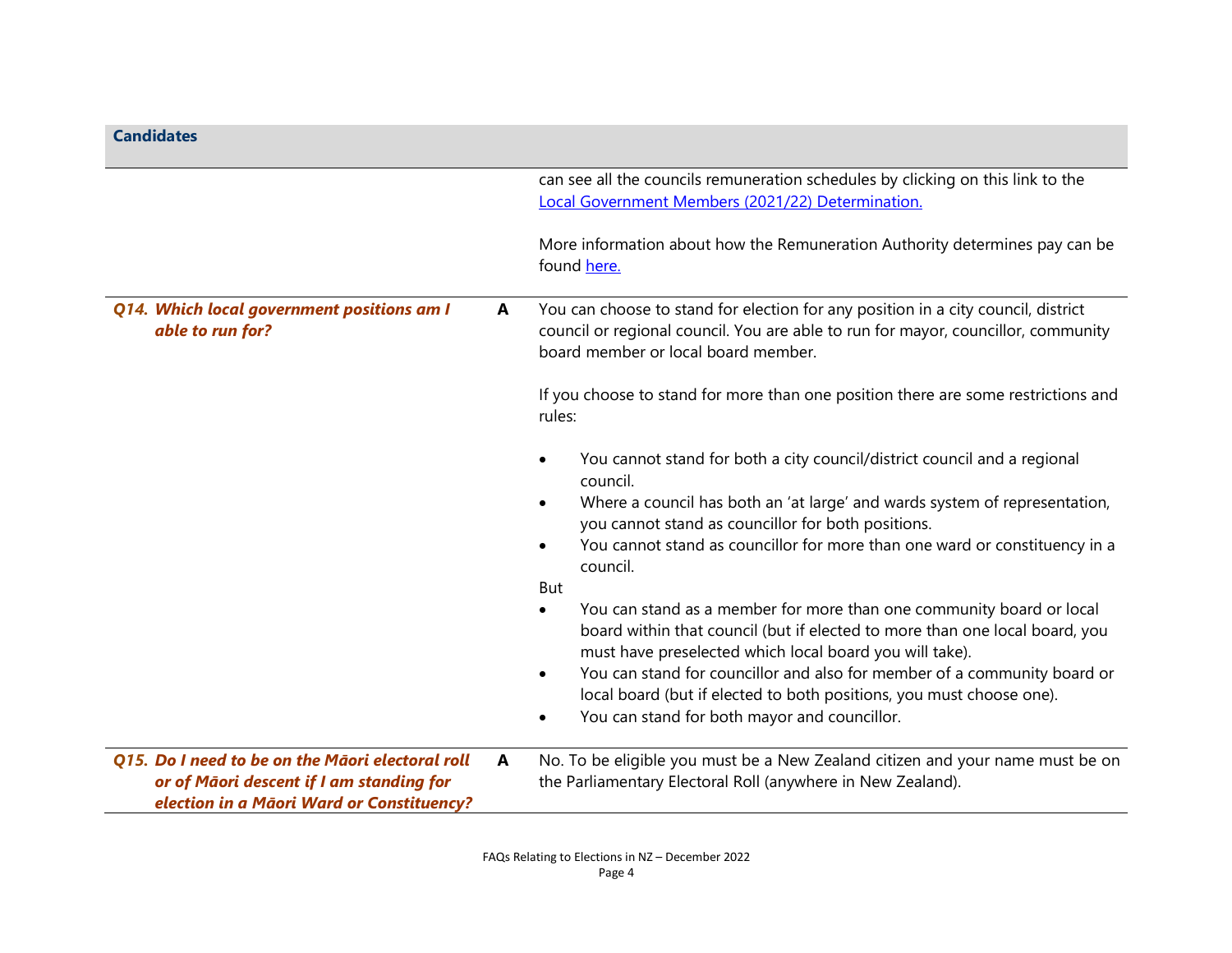| <b>Candidates</b>                                                               |              |                                                                                                                                                                                                                                                                                                                                                                  |
|---------------------------------------------------------------------------------|--------------|------------------------------------------------------------------------------------------------------------------------------------------------------------------------------------------------------------------------------------------------------------------------------------------------------------------------------------------------------------------|
|                                                                                 |              | You will need to be nominated by two electors whose names appear on the Māori<br>electoral roll within the area of election for which you are standing.                                                                                                                                                                                                          |
|                                                                                 |              | Equally if you are on the Māori electoral roll you can stand in a general ward, and<br>will need to be nominated by two electors whose names appear on the general<br>electoral roll within the area of election for which you are standing.                                                                                                                     |
| Q16. Can I withdraw my nomination as a                                          | $\mathbf{A}$ | Only if it is withdrawn before the close of nominations.                                                                                                                                                                                                                                                                                                         |
| candidate?                                                                      |              | If you decide to opt out after the close of nominations, your name will still appear<br>on the voting document.                                                                                                                                                                                                                                                  |
|                                                                                 |              | If you become incapacitated with serious illness or injury and unlikely to be able<br>to perform the functions and duties if elected to office, you can apply to<br>withdraw on those grounds. You will need verification from a doctor and lawyer<br>about your situation. See your local electoral officer if you need more information<br>about this process. |
| Q17. Does a criminal record affect a person<br>standing as a council candidate? | $\mathbf{A}$ | No, not at all for city, district, and regional council elections.                                                                                                                                                                                                                                                                                               |
| Q18. What does, 'at large', 'ward' and<br>'constituency', mean?                 | A            | If you are standing 'at large', then you are standing for the whole council area<br>rather than from its wards. Carterton District Councils doesn't have wards, so<br>candidates putting their names forward for councillor are standing for an 'at<br>large' position.                                                                                          |
|                                                                                 |              | Outside of Carterton, if you are standing for a 'ward' these are parts of a council<br>area that have been determined by population and communities of interest.<br>These can be either general wards or Māori wards.                                                                                                                                            |
|                                                                                 |              | If you plan to stand for a regional council, the term 'constituency' is used rather<br>than 'ward'.                                                                                                                                                                                                                                                              |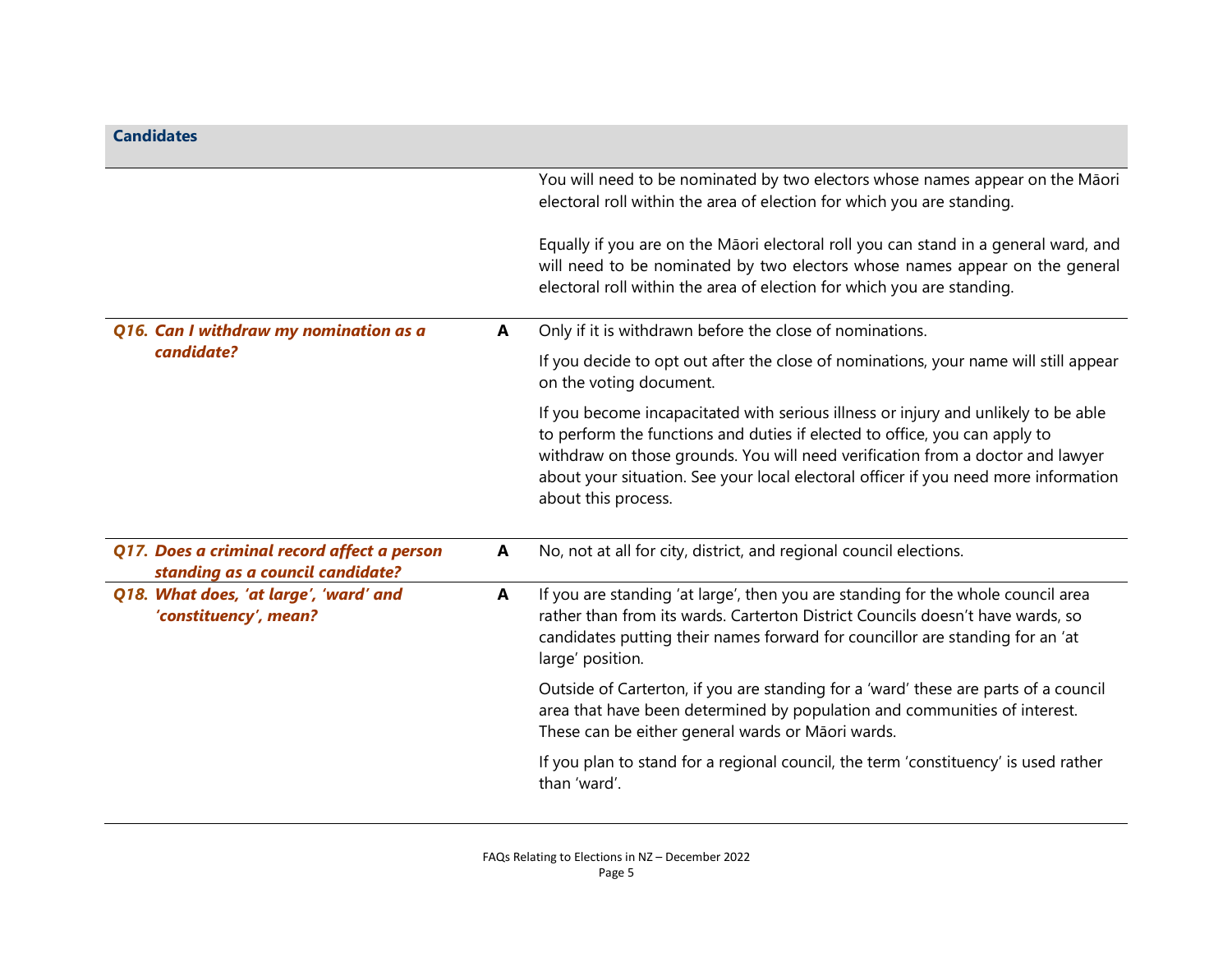| <b>Candidates</b>                                                                                           |   |                                                                                                                                                                                                                                                                                                                                                         |
|-------------------------------------------------------------------------------------------------------------|---|---------------------------------------------------------------------------------------------------------------------------------------------------------------------------------------------------------------------------------------------------------------------------------------------------------------------------------------------------------|
| Q19. How many offices can I stand for?                                                                      | A | You can stand for mayor, at large councillor or ward councillor and<br>local/community board member. However, if elected to more than one position,<br>you will take up the highest ranked position.                                                                                                                                                    |
|                                                                                                             |   | You can stand as a member of the governing body (i.e. Council) and a<br>local/community board if the triennial local election is happening at the same<br>time. However, if you win more than one election, you must take up the highest<br>ranked position.                                                                                            |
|                                                                                                             |   | You cannot stand for both a regional council and one of its constituent district or<br>city councils or a community board.                                                                                                                                                                                                                              |
| Q20. I am a serving police officer. Can I stand<br>for council and continue to work as a<br>police officer? | A | Yes. There are no longer any restrictions on police officers standing for local<br>authority elections, apart from the normal eligibility criteria.                                                                                                                                                                                                     |
| Q21. Can I raise campaign funds from donations A<br>to offset electoral expenses?                           |   | Yes, you can raise funds from donations to help offset your campaign expenses.<br>There is very specific legislation about donations and expenses which you need<br>to abide by.                                                                                                                                                                        |
|                                                                                                             |   | Further information is provided in the Carterton District Council Candidate<br>Booklet.                                                                                                                                                                                                                                                                 |
| Q22. How much can I spend on my campaign?                                                                   | A | If you stand for more than one position, the amount you can spend is the highest<br>amount for one position. You cannot add positions together to allow you to<br>spend more than the limit.                                                                                                                                                            |
|                                                                                                             |   | All candidates are required to lodge an electoral donations and expenses return<br>within 55 days after the day on which the successful candidates are declared to<br>be elected (public notice of final results). If a candidate is outside NZ on this day,<br>the return must be filed within 76 days after election result day. If this is not done, |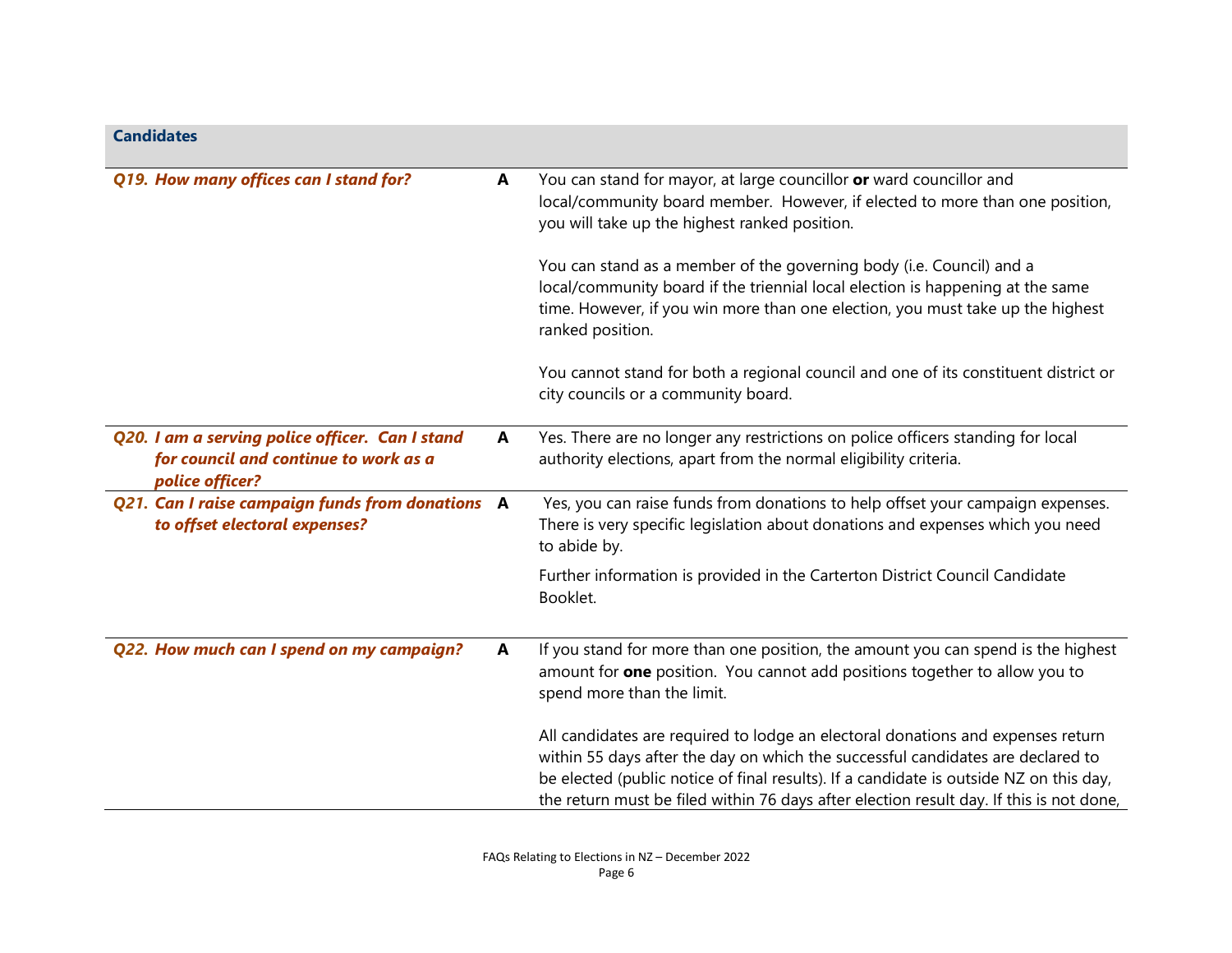| <b>Candidates</b>                                                                  |   |                                                                                                                                                                                                                                                                                                                                                                          |
|------------------------------------------------------------------------------------|---|--------------------------------------------------------------------------------------------------------------------------------------------------------------------------------------------------------------------------------------------------------------------------------------------------------------------------------------------------------------------------|
|                                                                                    |   | the non-return will be advised to the NZ Police. This return needs to be made<br>before a candidate nomination deposit is refunded (if applicable).                                                                                                                                                                                                                      |
| Q23. Can people already elected onto council<br>use council resources to campaign? | A | No. Current council members are not permitted to use council resources for their<br>campaigns as this is considered an advantage at the ratepayer's expense.                                                                                                                                                                                                             |
| Q24. Are there any rules about using social<br>media?                              | A | Yes. Councils have policies or guidelines for web and social media use related to<br>campaigning. They do not permit council social media pages to be used by<br>anyone (candidates or members of the public) for electioneering or campaigning<br>in the three months before election day. Councils monitor their websites and take<br>down any campaign related posts. |
| Q25. What does 'authorisation of advertising'<br>mean?                             | A | Election advertising, using any media, must identify either you or your agent. The<br>publication of any advertisements (in any newspaper, periodical, notice, poster,<br>pamphlet, handbill, billboard or card, or broadcast over radio or television) for<br>candidates requires the written authorisation of you or your agent.                                       |
|                                                                                    |   | The advertisement must contain a statement setting out you or your agent's true<br>name, or at whose direction, it is published and the street address (not a PO box)<br>of their residence or business. This applies during your entire campaign.                                                                                                                       |
| Q26. Where and when can I put up election<br>signs?                                | A | Election signs are permitted on private property (with the owner's consent) at any<br>time. The sign must be erected in a stable fashion, not be a hazard to the public<br>or to traffic safety, and must comply with the (local authority district plan/bylaw).                                                                                                         |
|                                                                                    |   | For State Highways, signs must meet Waka Kotahi/NZTA rules for any signage.                                                                                                                                                                                                                                                                                              |
|                                                                                    |   | Depending on your council's rules, election signs may be permitted on selected<br>council property/road reserves. On these sites, signs can be erected in                                                                                                                                                                                                                |